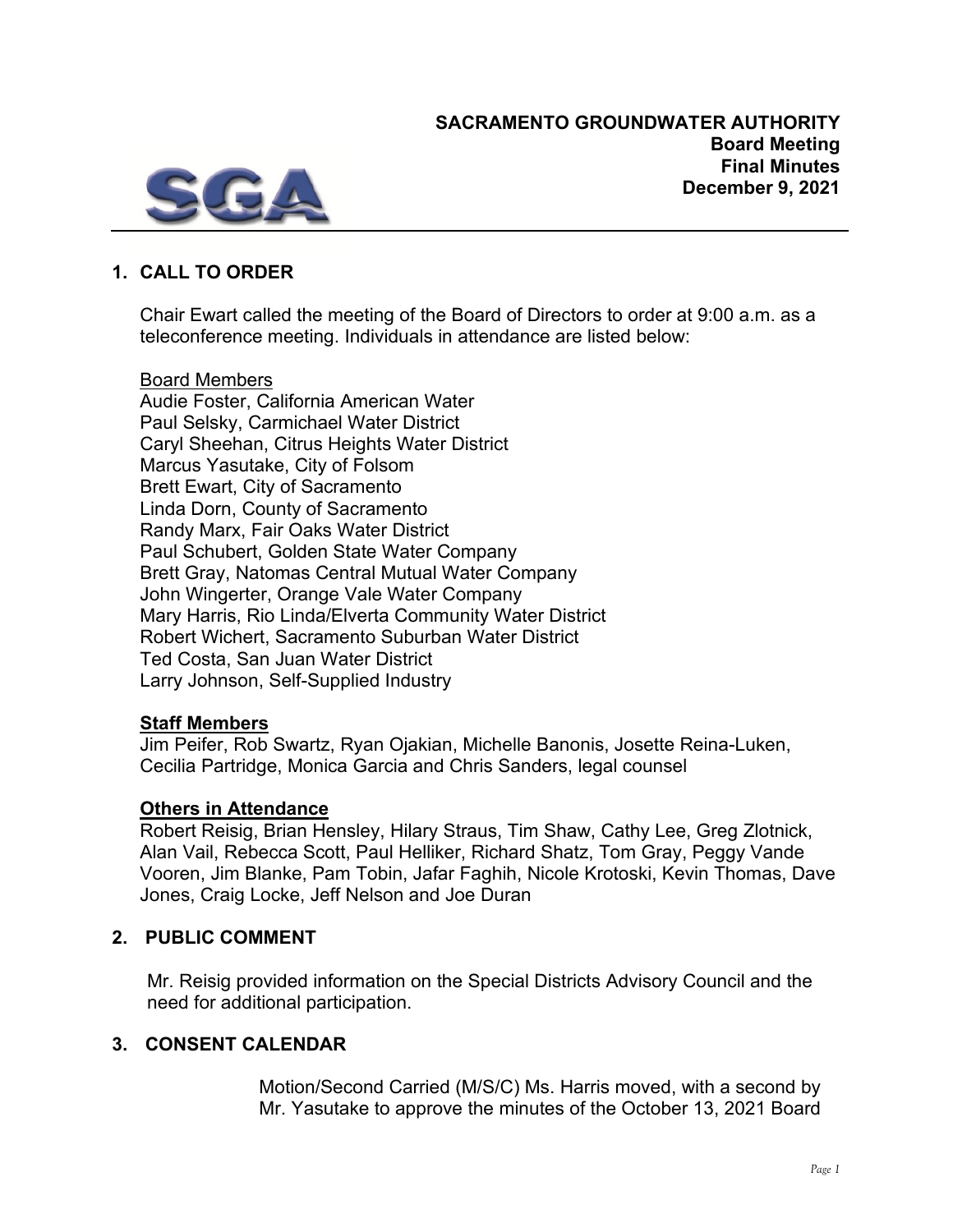meeting, waive SGA Policy 200.1, Section 3.09 (b) to allow the April SGA board meeting to occur one week early and adopt the proposed SGA Board Meeting Schedule for 2022 and to affirm SGA Investment Policy 400.1. Audie Foster, California American Water, Paul Selsky, Carmichael Water District, Caryl Sheehan, Citrus Heights Water District, Marcus Yasutake, City of Folsom, Brett Ewart, City of Sacramento, Linda Dorn, County of Sacramento, Randy Marx, Fair Oaks Water District, Paul Schubert, Golden State Water Company, Brett Gray, Natomas Central Mutual Water Company, John Wingerter, Orange Vale Water Company, Mary Harris, Rio Linda/Elverta Community Water District, Robert Wichert, Sacramento Suburban Water District, Ted Costa, San Juan Water District and Larry Johnson, Self-supplied Industry voted yes.

There was discussion regarding when the RWA Board meetings will be able to return to in-person meetings. Although teleconferencing is not the most convenient for some meeting participants, it was agreed that at this time the appropriate way to continue meetings is by teleconference.

> M/S/C Mr. Schubert moved, with a second by Mr. Foster to adopt Resolution 2021-02 authorizing a teleconference meeting. Audie Foster, California American Water, Paul Selsky, Carmichael Water District, Caryl Sheehan, Citrus Heights Water District, Marcus Yasutake, City of Folsom, Brett Ewart, City of Sacramento, Linda Dorn, County of Sacramento, Randy Marx, Fair Oaks Water District, Paul Schubert, Golden State Water Company, Brett Gray, Natomas Central Mutual Water Company, Robert Wichert, Sacramento Suburban Water District, Ted Costa, San Juan Water District and Larry Johnson, Self-supplied Industry voted yes. John Wingerter, Orange Vale Water Company voted no and Mary Harris, Rio Linda/Elverta Community Water District abstained.

### **4. 2021 AUDIT REPORT**

Ms. Vande Vooren, Gilbert Associates, Inc. presented the final audit report for the fiscal year ending June 30, 2021. She highlighted some of the required communications and the actual audit financial statement report. There is an unqualified opinion, which is the cleanest possible opinion that can be provided, there are no new accounting policies to report, no adjustments and no findings in the audit report. She gave an overview of the financial statements, revenues and expenses, the pension liability, the required supplementary information and the independent auditor's report.

> M/S/C Ms. Sheehan moved, with a second by Mr. Schubert to accept the 2021 SGA financial audit report. Audie Foster, California American Water, Paul Selsky, Carmichael Water District, Caryl Sheehan, Citrus Heights Water District, Marcus Yasutake, City of Folsom, Brett Ewart,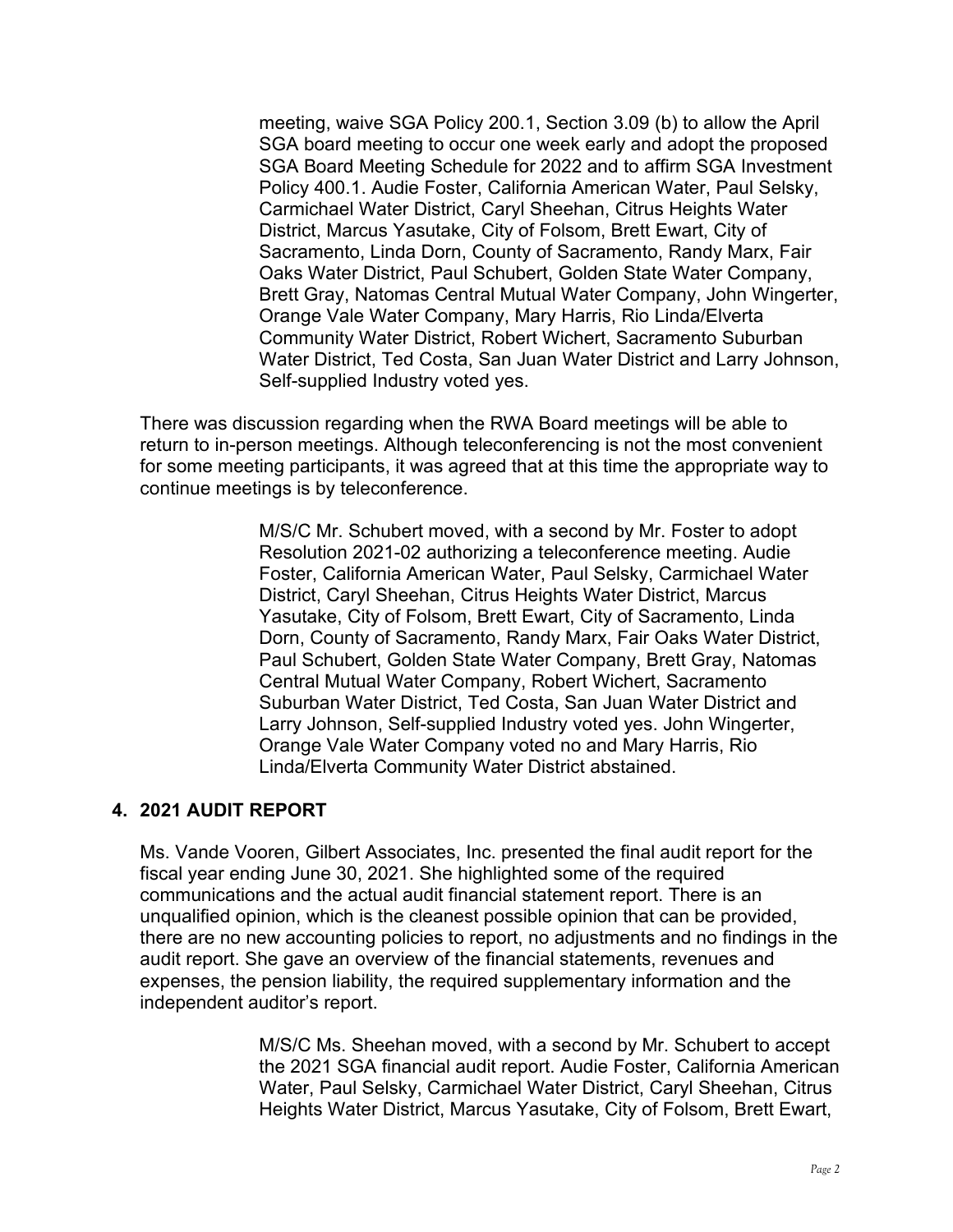City of Sacramento, Linda Dorn, County of Sacramento, Randy Marx, Fair Oaks Water District, Paul Schubert, Golden State Water Company, Brett Gray, Natomas Central Mutual Water Company, John Wingerter, Orange Vale Water Company, Mary Harris, Rio Linda/Elverta Community Water District, Robert Wichert, Sacramento Suburban Water District, Ted Costa, San Juan Water District and Larry Johnson, Self-supplied Industry voted yes.

## **5. SUSTAINABLE GROUNDWATER MANAGEMENT ACT (SGMA)**

Mr. Swartz said that it has been seven years since the SGA adopted its last groundwater management plan. Since that time, the focus has been on our groundwater sustainability plan for the North American Subbasin. Consultants and agencies assisted and provided their expertise. The modeling team provided technical information that served as a strong foundation for the plan. SGMA requires that high and medium priority groundwater basins prepare and adopt groundwater sustainability plans for critically overdrafted basins, which are primarily in the San Joaquin Valley. He gave information on how to demonstrate sustainability under SGMA. Every five years over the next 20 years there will be an assessment and updates of the plan as required. The goal is to achieve sustainability by January of 2042. With additional growth there will be demands on groundwater considering current conditions and projected conditions. He gave information on the proposed budget that will be distributed amongst the different agencies so the work can be performed.

Mr. Shaw said that there are inactive, abandoned wells in the Rio Linda/Elverta Community Water District area that Sacramento County regulations will not allow to be destroyed. Mr. Swartz said that working proactively with the well permitting agencies making them aware of these issues may be a way to address the problems.

Mr. Swartz said that there are three items related to the Sustainable Groundwater Management Act (SGMA) for consideration by the Board. There is a resolution to adopt the North America Subbasin (NASb) Groundwater Sustainability Plan (GSP), a memorandum of agreement (MOA) to implement the NASb GSP, and a request to waive SGA Policy 300.1 for the purpose of timely preparation and submission of the first SGMA annual report. The MOA characterizes how each agency will cooperate in the long-term implementation of the GSP and defines roles, responsibilities and establishes a process for decision-making.

> M/S/C Ms. Harris moved, with a second by Mr. Costa to approve Resolution 21-03 adopting the Groundwater Sustainability Plan for the North American Subbasin, authorize the Executive Director to execute the Memorandum of Agreement regarding coordination between Groundwater Sustainability Agencies and Implementation of the Groundwater Sustainability Plan for the North American Subbasin,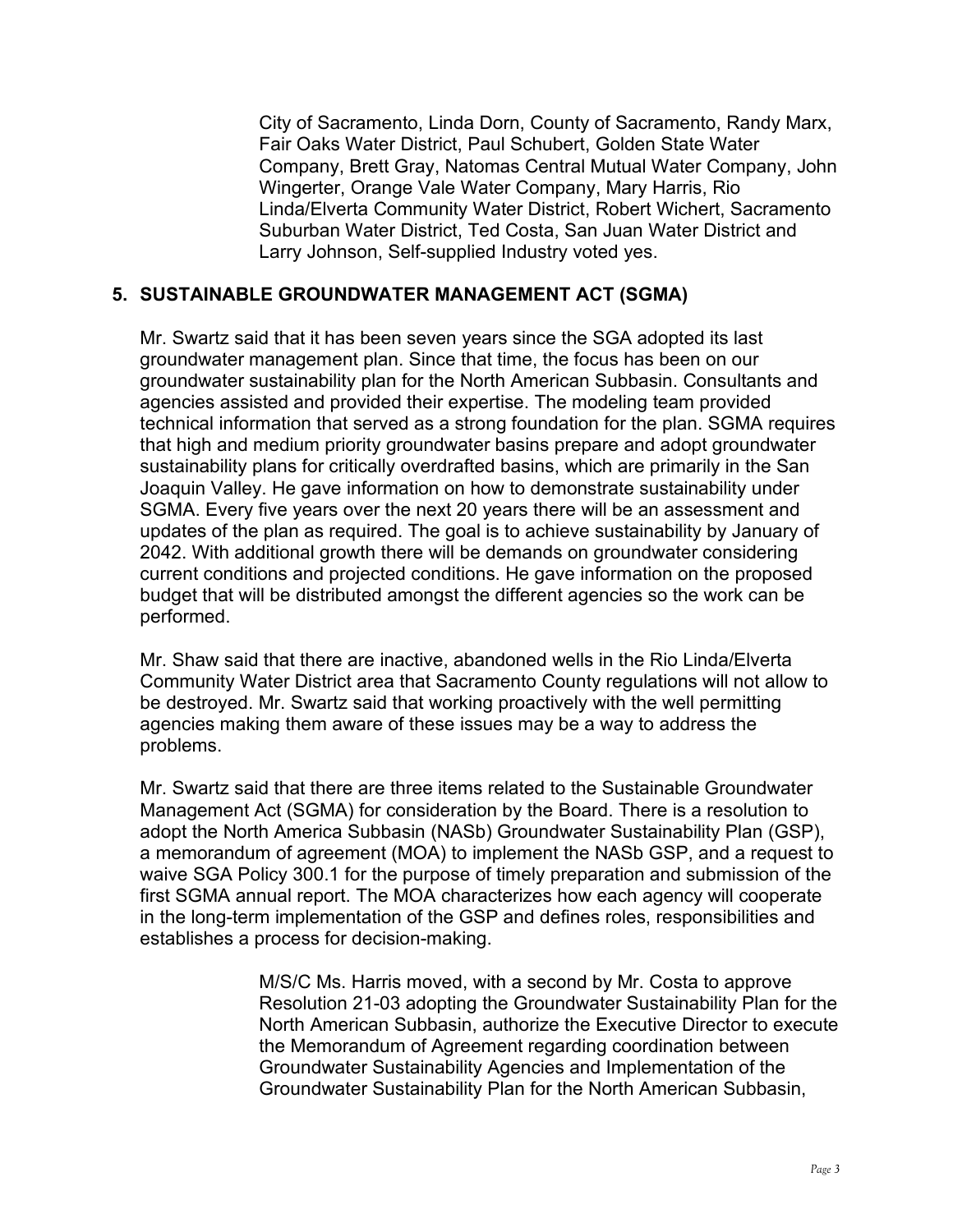and waive SGA Policy 300.1 for the purpose of timely preparation and submission of an annual report to the Department of Water Resources. Audie Foster, California American Water, Paul Selsky, Carmichael Water District, Caryl Sheehan, Citrus Heights Water District, Marcus Yasutake, City of Folsom, Brett Ewart, City of Sacramento, Linda Dorn, County of Sacramento, Paul Schubert, Golden State Water Company, Brett Gray, Natomas Central Mutual Water Company, John Wingerter, Orange Vale Water Company, Mary Harris, Rio Linda/Elverta Community Water District Robert Wichert, Sacramento Suburban Water District, Ted Costa, San Juan Water District and Larry Johnson, Self-supplied Industry voted yes.

Mr. Gray left the meeting.

### **6. CLOSED SESSION – CONFERENCE WITH LABOR NEGOTIATORS GOVERNMENT CODE §§ 54954.5(F), 54957(B)(1) Title: Executive Director Labor Negotiators- Sean Bigley and Dan York**

Chair Ewart reported that there was no action taken and nothing to report.

## **7. EXECUTIVE DIRECTOR EMPLOYMENT AGREEMENT MODIFICATION**

M/S/C Mr. Yasutake moved, with a second by Ms. Dorn to support the recommendation from the RWA Executive Committee to amend the Executive Director employment agreement. Audie Foster, California American Water, Caryl Sheehan, Citrus Heights Water District, Marcus Yasutake, City of Folsom, Brett Ewart, City of Sacramento, Linda Dorn, County of Sacramento, Randy Marx, Fair Oaks Water District, Paul Schubert, Golden State Water Company and Larry Johnson, Self-supplied Industry voted yes. John Wingerter, Orange Vale Water Company, Bob Reisig, Rio Linda/Elverta Community Water District and Robert Wichert, Sacramento Suburban Water District voted no. Ted Costa, San Juan Water District and Paul Selsky, Carmichael Water District abstained.

### **8. ELECTION OF 2022 OFFICERS**

The 2022 SGA Nomination Committee nominated Marcus Yasutake, City of Folsom for 2022 SGA Chair and Randy Marx, Fair Oaks Water District for 2022 SGA Vice **Chair** 

> M/S/C Mr. Wichert moved, with a second by Ms. Sheehan to elect the 2022 SGA Chair and Vice Chair. Audie Foster, California American Water, Paul Selsky, Carmichael Water District, Caryl Sheehan, Citrus